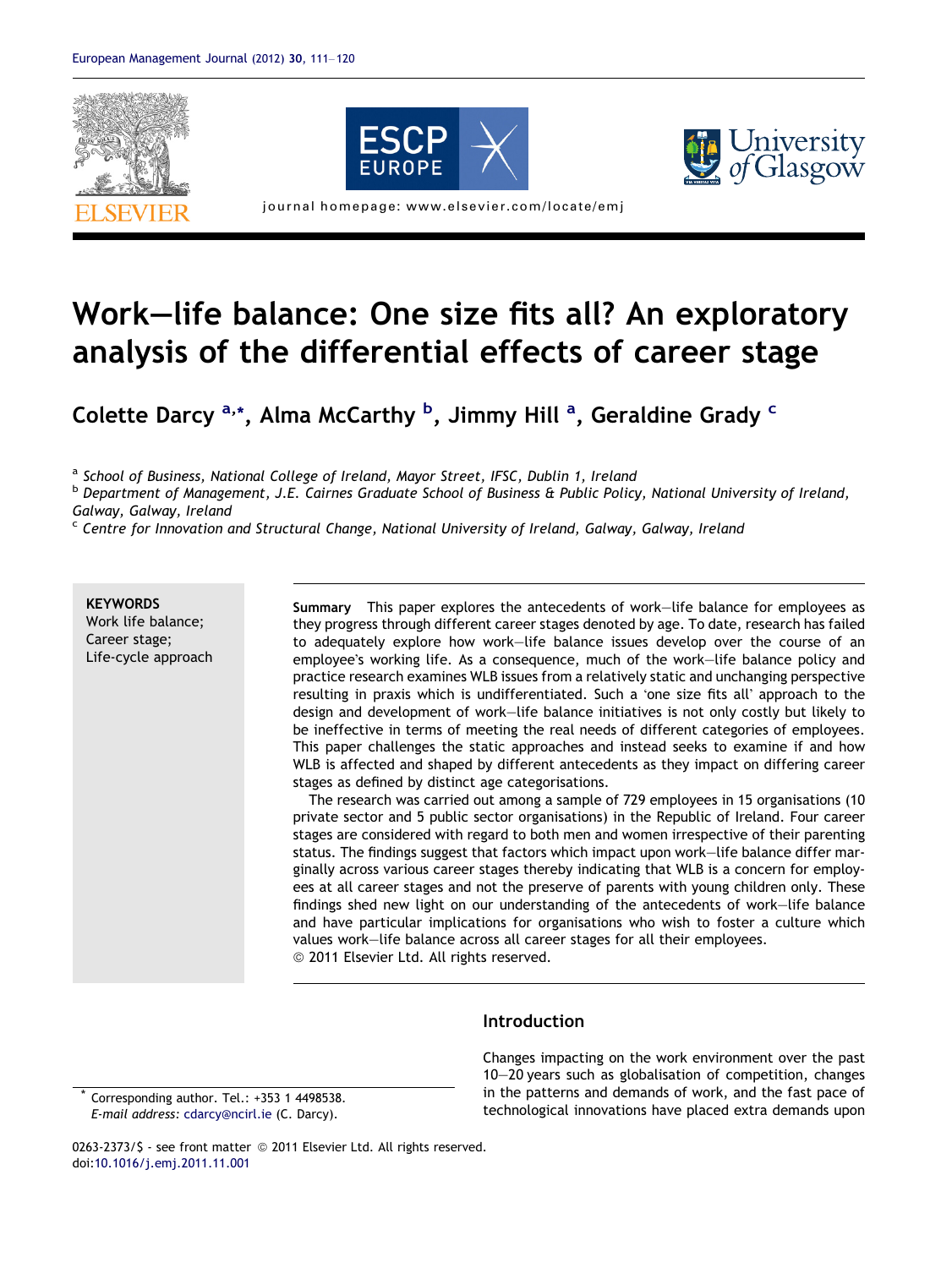employees [\(Coughlan, 2000; Department for Education,](#page--1-0) [2000; Fisher, 2000](#page--1-0)). Coupled with these organisational and work design changes are demographic changes including the increase in the number of women in the workplace, dual career families, single parent families and an aging population ([Brough & Kelling, 2002; Frone, Russell, & Cooper,](#page--1-0) [1992; Frone & Yardley, 1996; Hobson, Delunas, & Kesie,](#page--1-0) [2001; Smith & Gardner, 2007\)](#page--1-0). Together, these have combined to generate an increasingly diverse workforce whose personal and work related needs are often complex. Organisations that aspire to promote a healthy work–life balance environment within their organisations are now faced with an equally complex problem. How do you assist such a diverse group of employees achieve a healthy balance in a fair and transparent way whilst maintaining organisational efficiency?

Work–life balance is the general term used to describe organizational initiatives aimed at enhancing employee experience of work and non-work domains. Cascio (2000, p. 166) defines work–life balance programs as ''any employer sponsored benefits or working conditions that help employees balance work and non-work demands''. Work– life balance arrangements and practices refer to initiatives voluntarily introduced by firms which facilitate the reconciliation of employees' work and personal lives. Such initiatives include: temporal arrangements that allow employees to reduce the number of hours they work (e.g. job sharing where two employees share one job, part-time working where an employee works less than a full-time equivalent); flexible working arrangements such as flexi-time where employees choose a start and finish time which matches their personal needs but work certain core hours, tele-working/home-working/e-working where employees have locational flexibility in completing their work; work–life balance supports such as employee counselling, employee assistance programs, time management training, stress management training; and childcare facilities on-site or financial support for childcare off-site (e.g. through subsidised childcare). Essentially, work–life balance initiatives are offered by organizations to assist staff to manage the demands of work and personal life [\(Grady, McCarthy, Darcy, & Kirrane, 2008](#page--1-0); McCarthy, 2004).

The business case for the introduction and continued support of these arrangements and practices is that work–life balance has been shown to be a factor which has the potential to affect important workplace issues such as employee turnover, stress, organisational commitment, absenteeism, job satisfaction, and productivity ([Bloom & Van Reenen,](#page--1-0) [2006; Frone et al., 1992; Parasuraman, Purohit, Godshalk,](#page--1-0) [& Beutell, 1996; Parris, Vickers, & Wilkes, 2008; Thomas &](#page--1-0) Ganster, 1995; Veiga, Baldridge, & Eddleston2004). In a European study conducted by The Boston Consulting Group and the European Association for People Management (2007) of Human Resource Directors across Europe, work–life balance was ranked as one of the top three challenges facing HR.

To date, much of the research in the work–life balance arena has investigated individual level work–life balance factors such as employee demands for flexible working practices [\(Brannen & Lewis, 2000; Coughlan, 2000; Den Dulk,](#page--1-0) [2001](#page--1-0)), employee satisfaction with work–life or work–family policies and programs [\(Anderson, Coffey, & Byerly, 2002;](#page--1-0)

[Galinsky, Bond, & Friedman, 1996\)](#page--1-0) and the impact of work–life balance programs on a number of employee level outcomes such as stress, commitment and productivity [\(Bedeian, Burke, & Moffet, 1988; Darcy & McCarthy, 2007;](#page--1-0) [Frone et al., 1992; Grady & McCarthy, 2008; Lambert,](#page--1-0) [2000; McCarthy & Cleveland, 2005\)](#page--1-0). Other research has explored how work–life balance affects performance at the organizational level ([Bloom, Kretschmer, & Van Reenen,](#page--1-0) [2006](#page--1-0)).

However there is a lack of consensus about whether the positive effect of work–life benefits is universal (i.e. experienced by all employees, irrespective of their individual characteristics or circumstances) or whether the effect of work–life benefits differ for particular sub-populations of employees [\(Smith & Gardner, 2007](#page--1-0)). Some research exists to suggest that employee demographic differences impact upon the outcomes of work–life benefits. For example, [McKeen and Burke \(1994\)](#page--1-0) explored the extent to which managerial women valued different types of work–life benefits and found significant differences according to age and parental status. [Blair-Loy and Wharton \(2002\)](#page--1-0) found that in a homogeneous sample of managers and professionals, the work–life benefits of family-care and flexibility were used by employees possessing different demographic and family status characteristics. Despite the potential advantages to be gained from the implementation of work–life balance initiatives, some initiatives may be costly to implement and it is therefore imperative that organisations firstly consider the likely potential benefits before deciding to provide such initiatives ([Darcy & McCarthy, 2007\)](#page--1-0).

This paper explores work–life balance for employees as they progress through different career stages denoted by age. To date, the majority of focus both in the literature and in practice has been on working parents to the exclusion of other employee stakeholder groups. It is the intention of this paper to broaden the discussion beyond working parents to a consideration of different employee career stages to examine the impact of WLB on these very different employee groupings.

## Life cycle approach  $-$  the impact of age on work– life balance

Researchers have long since recognised that depending on one's life-stage, different factors take on differing degrees of importance and that these varying factors and issues may affect both attitudes towards work and behaviours in the workplace [\(Giele & Elder, 1998](#page--1-0)). Research on adult development has found that as individuals age, they pass through different development stages that affect their employment priorities [\(Veiga, 1983\)](#page--1-0).

'Age' is a marker of a number of life circumstances: career stage, family stage, maturity, biological aging [\(Moen & Yu,](#page--1-0) [2000](#page--1-0)). [Finegold, Mohrman, and Spreitzer \(2002\)](#page--1-0) offer a theoretical rationale for the significance of age effects within the employment relationship. This rationale draws upon the work of [Sparrow \(1996\)](#page--1-0) who found that individuals have very different employment preferences as they age and that these preferences when acknowledged and considered by the employer have a significant impact upon job satisfaction and motivation. [Guest \(1998\)](#page--1-0) found that firms which better meet individuals' work preferences are more likely to retain